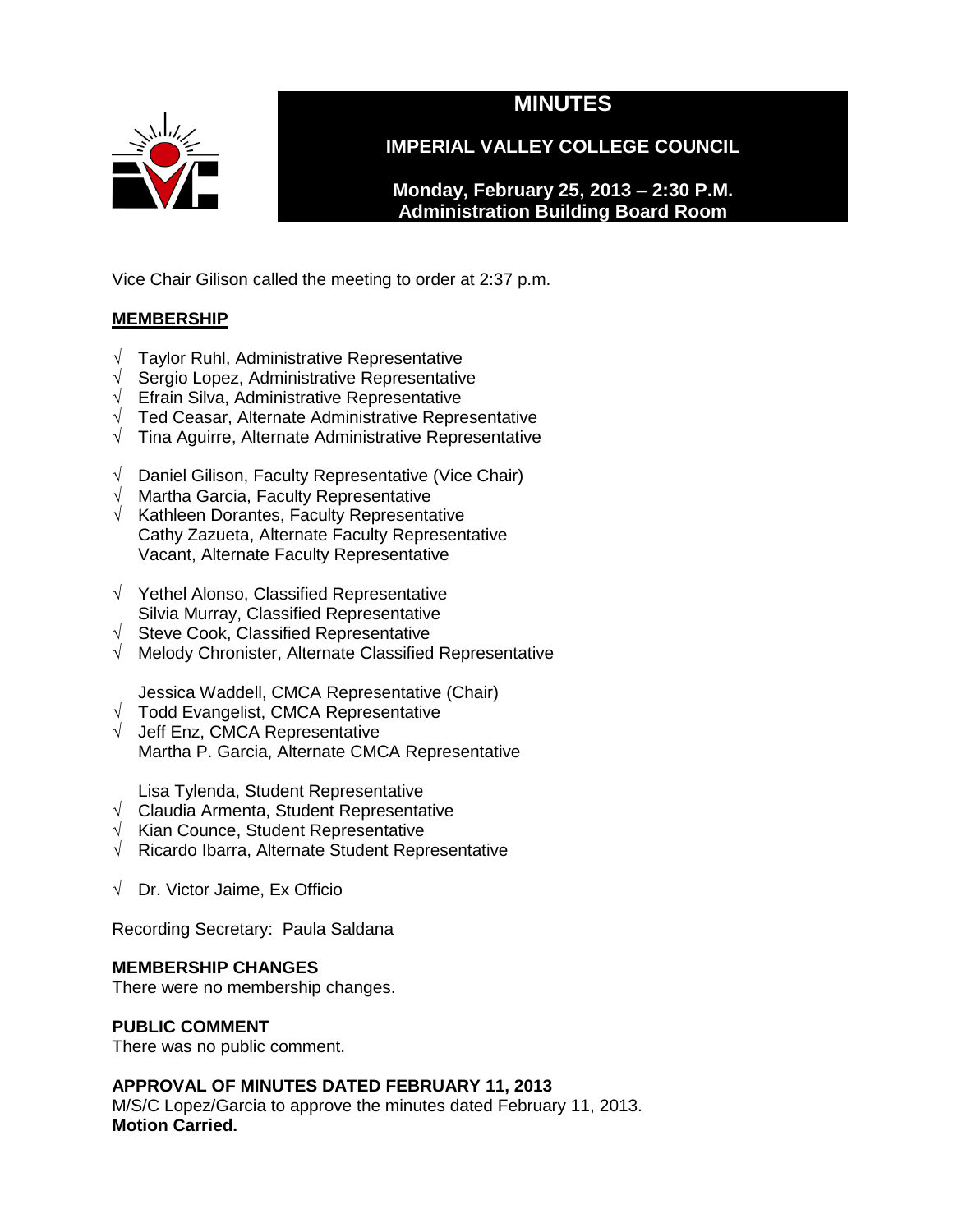# **AREA REPORTS/UPDATES**

# **College Council Report**

Vice Chair Gilison stated he would be presiding over the meeting due to Chair Waddell's absence. He stated there was nothing further to report.

# **Measure J and L Report**

VP Lau reported as follows:

- The Career Technical Building is on track. Anyone interested in taking a tour of the site, should contact Mary Carter. He stated the building would be open in fall 2014.
- Bond Oversight committee will be meeting twice a year; the next meeting is scheduled for March, where the committee will be accepting the audit report. He stated all are welcomed to attend the meetings.
- Announced Attorney Ryan Childers as the newest member of the Bond Oversight Committee.

# **Program Review Update**

Dean Ceasar reported as follows:

- Program Review deadline was due on February 15<sup>th</sup>.
- Received good responses from Student Services, Information Technology, and Business.
- Thanked everyone for completing the process in timely manner and new format. He hopes it will be a positive experience.
- Budget guidelines would be going out this week.
- Next step would be for the programs to enter resource requests in resource page.

# **Budget Update/Financial**

VP Lau reported as follows:

- The committee would be meeting this week. Discussions will include the budget instructions and appropriate reserve levels.
- Budget guidelines staying status quo except for the instructional supplies.
- Requesting a detailed line item for justifying the cost.

# **ASG President Update**

ASG Representative Counce reported as follows:

- Health Fair scheduled on March 14<sup>th</sup>.
- $\bullet$  Talent Show scheduled on March 28<sup>th</sup>.
- Accreditation Forums scheduled Tuesday, February 26<sup>th</sup>; and Thursday, February 28<sup>th</sup>.

# **President's Update**

President Jaime reported as follows:

- Accreditation Team will be here Monday, March 11<sup>th</sup>, through Thursday, March 14<sup>th</sup>.
- Met with Accreditation Chair Randall Lawrence, and discussed logistics.
- Meet and Greet Accreditation Team scheduled for Monday, March 11<sup>th</sup>, at 1:00 p.m.
- Accreditation Campus and Community Forums will be scheduled. These forums will give the internal campus community, as well as the community, to talk with the team and give input about IVC.
- Exit Interview scheduled for Thursday, March  $14<sup>th</sup>$ , in the 2700 Building. Team will share their findings in terms of recommendations.
- Report will then be submitted to the Commission; the Commission will take action in June, and the full report will issue in July.
- Swearing in of Trustee Juanita Salas occurred on Wednesday, February 20<sup>th</sup>, with Judge Ulloa administering the oath.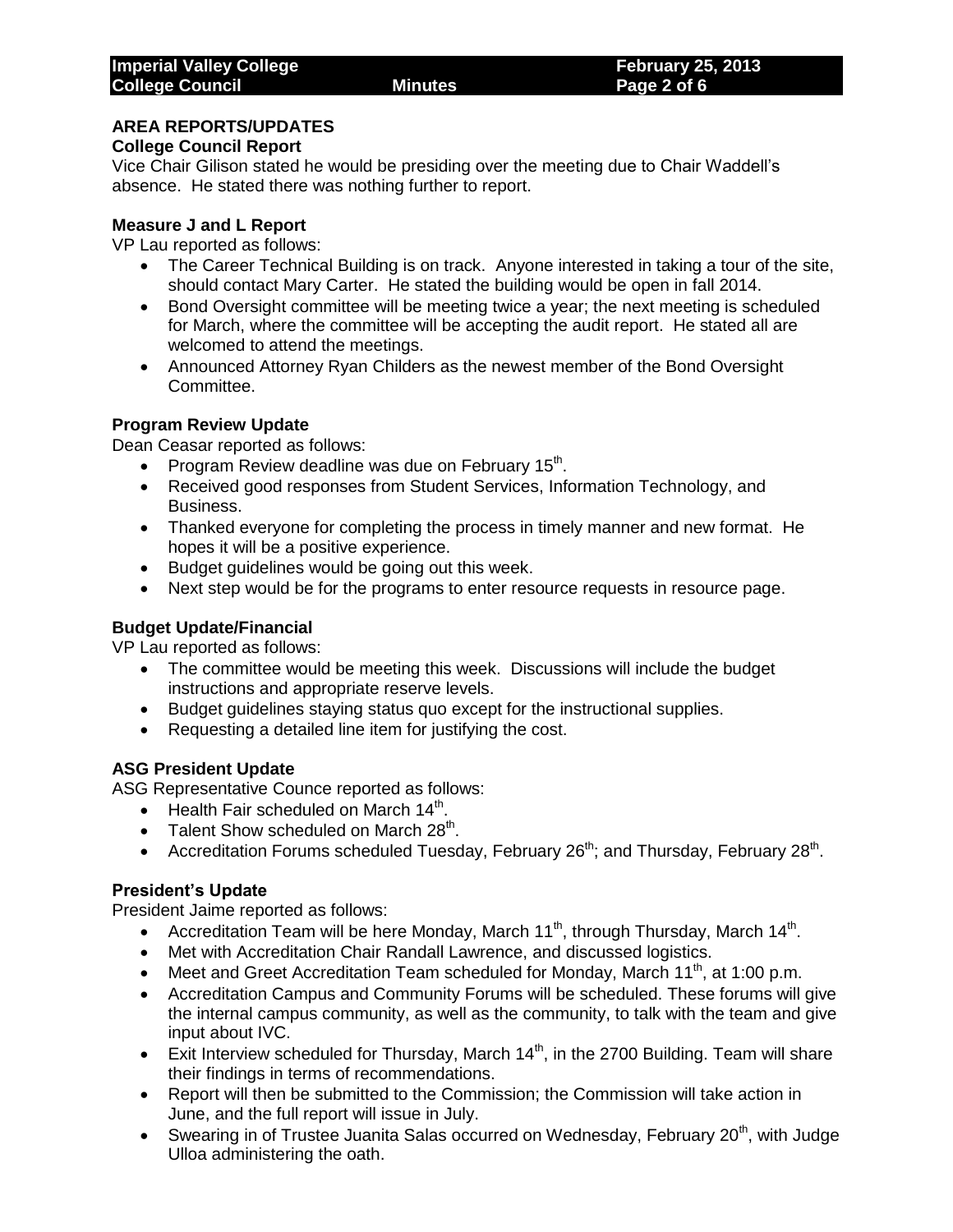- Board Retreat was held on Saturday, February  $23<sup>rd</sup>$ . Discussion included review of FCMAT study. Stated more Board retreats would be scheduled within the next two months.
- Announced the Foundation Annual Gala scheduled on April 13<sup>th</sup>; for ticket purchases, see the Foundation Office.

# **SUB-COMMITTEE REPORTS**

Competitive Athletics Committee Environmental Health & Safety Committee Facilities and Environmental Improvement Committee Marketing Committee Student Affairs Committee

Vice Chair Gilison stated no committee reports had been submitted.

# **OTHER COMMITTEE REPORTS**

#### **Academic Senate**

Vice Chair Gilison reported as follows:

- The Academic Senate voted on three action items on Wednesday, February 20<sup>th</sup>. All three items were approved and presented to the Board of Trustees the same night.
- Discussion on non-action items included: upcoming elections for at large senators and president elect positions; standardizing of minutes; and evaluation of Campus Hour.

# **Budget and Fiscal Planning Committee**

VP Lau reported that the committee would be meeting and discussing budget instructions and reserves.

# **Technology Planning Committee**

Member Enz stated the committee met on February 14<sup>th</sup>. Discussion included classroom lecterns and the committee's progress of the support matrix. He stated discussion concerning the matrixes will continue at the next meeting.

# **CART Committee/Accreditation**

VP Berry reported the following:

- Accreditation forums for the ASG are scheduled for Tuesday, February  $26<sup>th</sup>$ , and Thursday, February  $28<sup>th</sup>$ , during the Campus Hour.
- Accreditation forums for faculty and staff are scheduled for next week.
- Accreditation flyer with quick facts is being developed.
- Submitted the Distance Education substantive change report, which was due on February 15<sup>th</sup>.
- $\bullet$  SLO/PLO report is due on March 15<sup>th</sup>; finalization of that document is in process. The report will demonstrate that IVC is at the required proficiency level.
- Annual accreditation report is due on March  $31^{st}$ .

# **Staffing Committee**

Administrative Dean Gregory stated the committee had not met since the last College Council meeting. At its next meeting, the committee would be discussing resource requests, recommendations to reclassification committee, and prioritization of staffing requests. The committee would also be reviewing the current EEO procedures and policies.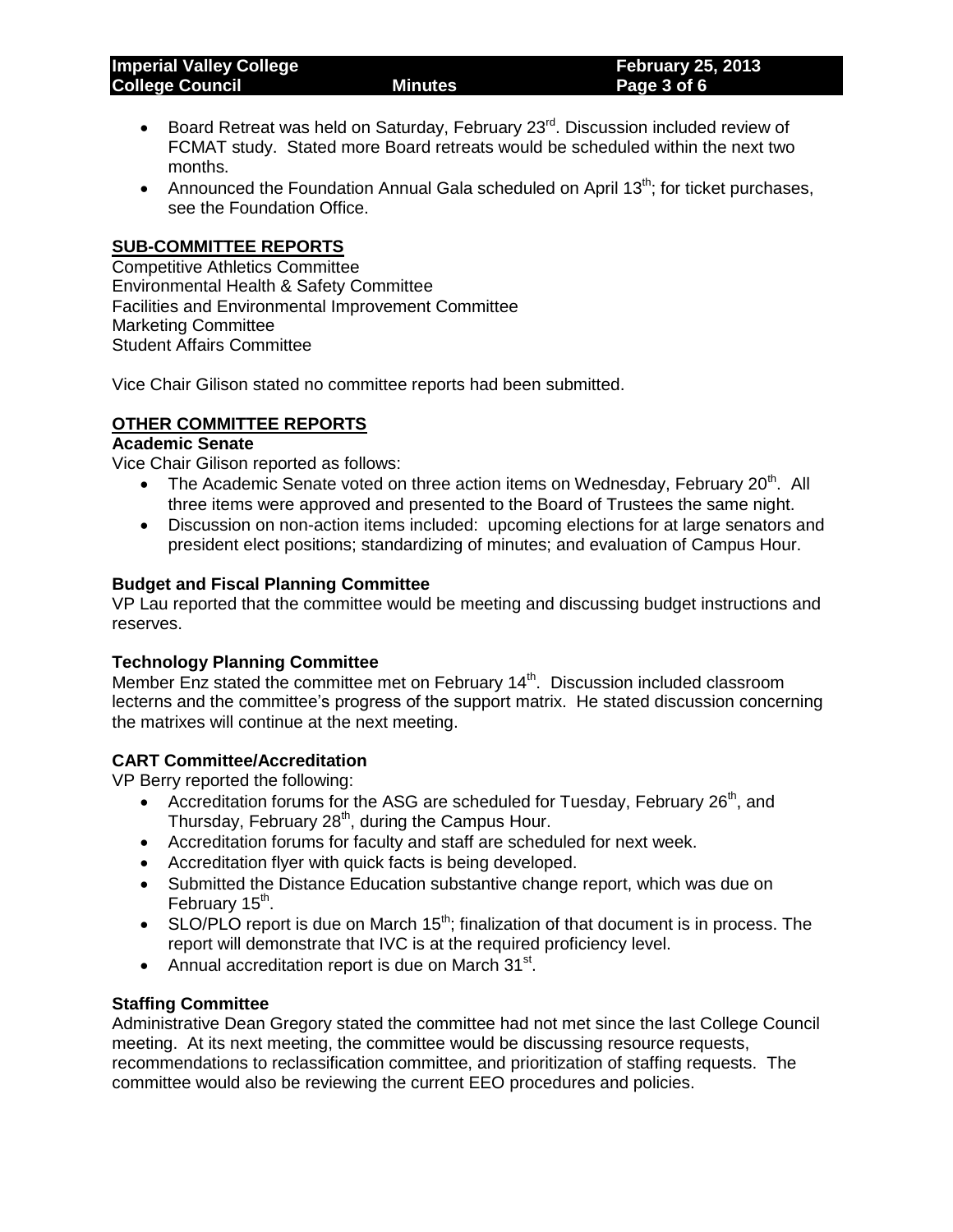# **DISCUSSION AND INFORMATION ITEMS**

# **1. Campus Hour Update – Ad Hoc Committee**

Member Evangelist presented as follows:

- He identified the ad hoc committee members as himself, Sergio Lopez, Jeff Enz, Kathleen Dorantes, Claudia Armenta, and Laura Hartsock.
- Stated the committee was created for the purpose of evaluating the effectiveness of Campus Hour this academic year and bringing back a recommendation to the College Council regarding Campus Hour for the upcoming academic year.
- Presented data the ad hoc committee had collected over the past two weeks:
	- $\circ$  The first part of the data had to do with the issue of class availability due to the removal of the 500 building this summer, and the effects on the fall schedule. The data compared the total classroom count for FY 2012-2013 and FY 2013- 2014 (without the 500 building).
	- o Other data included popular class time slots in order.
	- o Data resulting from student surveys.
	- o Data resulting from faculty and staff surveys.

Lengthy discussion ensued regarding the Campus Hour. College Council and audience members commented as follows:

- VP Lau inquired as to who was in charge of making the Campus Hour successful or giving direction.
- Academic Senate President Eric Lehtonen stated the Senate, in his opinion, did not do enough to ensure adequate programming for the first year. He acknowledged the ASG has done well on its part.
- VP Lau expressed his concern regarding the student survey results which indicated a high percentage of students wanting more class offerings. He indicated this should be explored further, as it may not be directly related to the Campus Hour.
- VP Lau discussed the costs associated with bringing in modular buildings: \$100,000 for the first year and \$13,000 thereafter.
- Administrative Dean Gregory expressed his opinion that he does not see the purpose for the Campus Hour, as he has not seen any data to support student learning efforts or any data showing this yields results. He believes there is a level of support there for the concept; however, the planning and implementation was ineffective.
- VP Finnell stated there is a lack of conversation regarding the goals of Campus Hour, or specific objectives. He spoke of a recent conversation he had with the Director of Student Life and Outreach Activities at SDSU regarding the subject. He pointed out consideration must be given to how it fits into a larger strategy of things that you're trying to do to affect students, how they engage on campus, what their experience is on campus, and how it supports their success on campus. VP Finnell stated arrangements could be made to have the SDSU individual come down and offer ideas on how to pull the whole concept together.
- Academic Senate President Lehtonen stated that Campus Hour is not an uncommon thing – it's worked at other schools. He stated it cannot be declared unsuccessful after only one semester of implementation. He discussed the unanticipated issues such as the hard feelings that came from the counseling or classified staff regarding their inability to take part in the Campus Hour events. He stated these unforeseen issues could now be addressed.
- VP Berry stated, from an accreditation standpoint, the Campus Hour, has been beneficial due to the fact that it provided a time for faculty to meet and review SLOs and PLOs. This resulted in IVC going from a developmental level to a proficiency level in SLOs.
- Member Lopez acknowledged faculty, specifically Kevin White and Van Decker, for participating in Campus Hour events.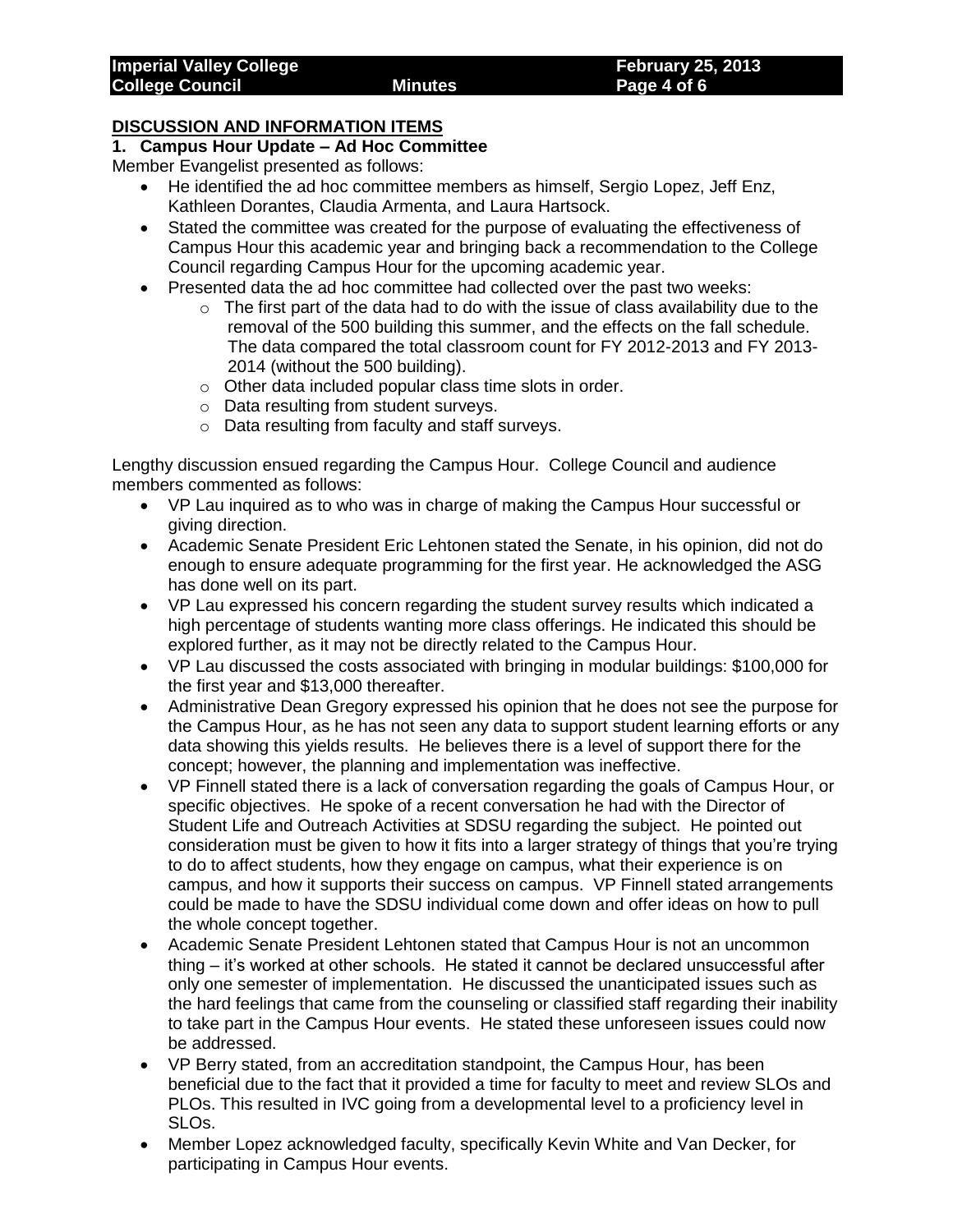Academic Senate President Lehtonen thanked Russell Lavery for his efforts in Campus Hour events.

Vice Chair Gilison asked that the student survey results related to the Campus Hour be forwarded to the ad hoc committee for review.

Vice Chair Gilison stated we would hear from the ad hoc committee at the next College Council meeting.

# **2. Review of FCMAT Recommendations (Possible Ad hoc Committee)**

Vice Chair Gilison pointed out that certain committees on campus are in the process of reviewing the FCMAT report. He stated it would be a good idea that the College Council, as a whole discuss the report, or form an ad hoc committee to review the FCMAT recommendations and provide its own recommendations based on those in the FCMAT report.

Discussion ensued as follows:

- Vice Chair Gilison informed the College Council he was the chair of the Academic Senate subcommittee tasked with reviewing the FCMAT recommendations and explained the process being used.
- Audience member Eric Lehtonen commented that the College Council should have a voice in the FCMAT review process because it represents a broader spectrum.
- Vice Chair Gilison stated the ad hoc committee should consist of five members one representative from each area: administration, faculty, classified, classified confidential, and student. He also suggested that the subcommittee consist of new members; that those members currently participating in another FCMAT subcommittee, allow other people to contribute.
- Member Garcia agreed with Vice Chair Gilison, and stated it was important that College Council members participate and offer their own perspectives.

Vice Chair Gilison stated the item would be on the next College Council agenda as an action item to select the subcommittee members and chair.

# **ACTION ITEMS**

# **1. Approval of Standardization of Committee Meeting Minutes**

Vice Chair Gilison restated the discussion held at the last College Council meeting regarding the recommendation to use the format of the College Council minutes for its subcommittees, and all other committees on campus, including departmental meetings.

#### **Motion by Alonso, second by Dorantes to approve the standardization of committee meeting minutes.**

Discussion:

A question was asked as to which format was being followed.

Vice Chair Gilison clarified the format to be followed would be the format used by the College Council. He stated this format was chosen due to the the simple to read bullet points, together with the detailed header on each page indicating the committee name, date, and page number. He stated this format would be easy to reference during the accreditation process.

# **Motion Carried.**